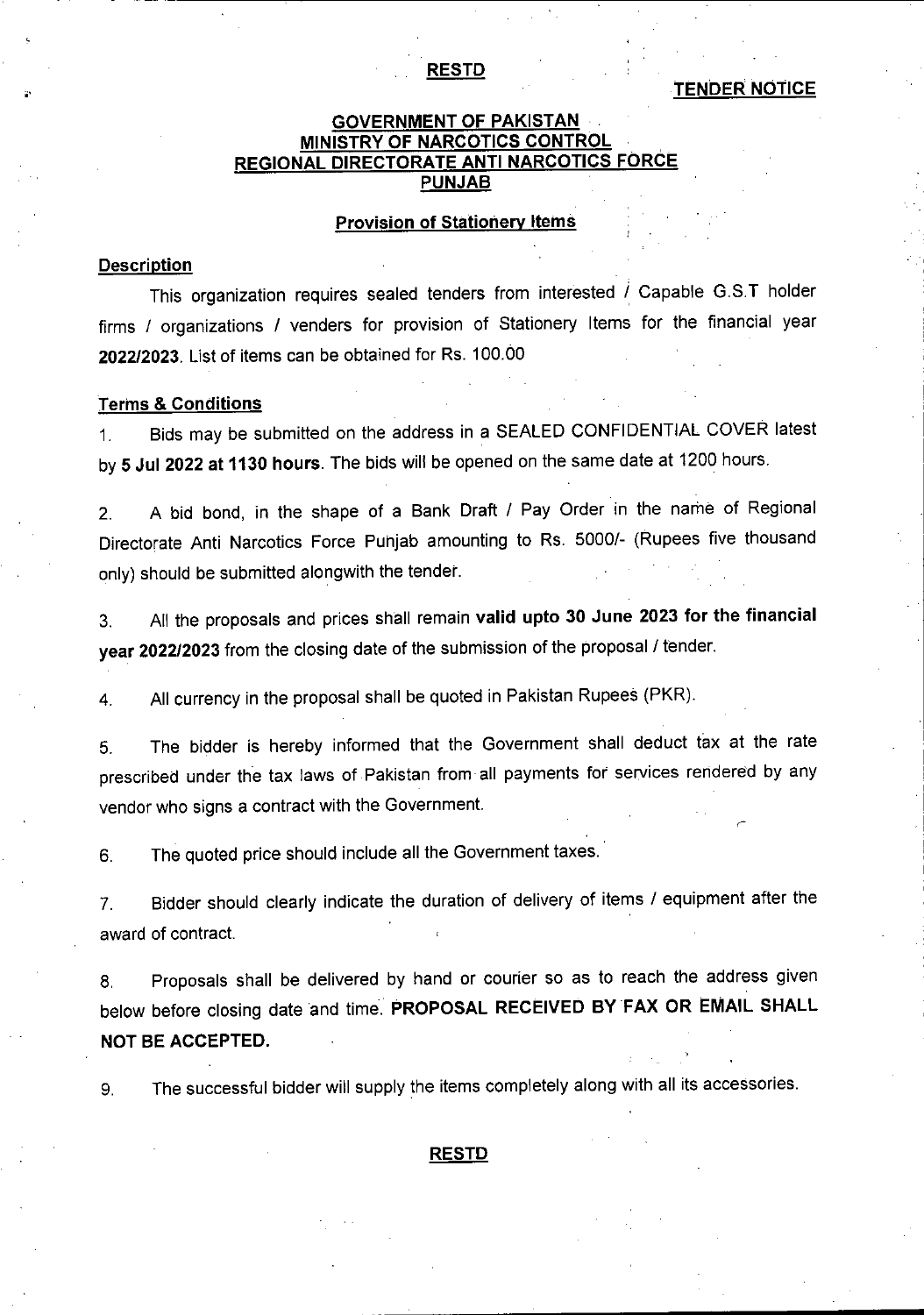10. Regional Directorate Anti Narcotics Force Punjab reserves the right not to accept the lowest or any tender increase / decrease the. quantity / items or to annul the tender with out assigning any reason there of or attracting any penalty.

11. Bidders are bound to provide samples of all items.

Regional Director Anti Narcotics Force Punjab will announce the results of bid evaluation in the form of a report giving justification for acceptance of rejection of bids at least ten days prior to the award of procurement contract. 12.

**RESTD**

#### **Contact Details**

Deputy Director (Logistics) Regional Directorate Anti Narcotics Force Punjab. VIP Flight Complex Road near Ayyub Stadium Lahore Cantt.

| Phone:   | 042-99221086, 042-99221095 (Exchange) |  |  |
|----------|---------------------------------------|--|--|
|          | Fax: 042-99221094                     |  |  |
| Website: | rdpunjab.anf.gov.pk                   |  |  |
| Email:   | rdanfpunjab2016@gmail.com             |  |  |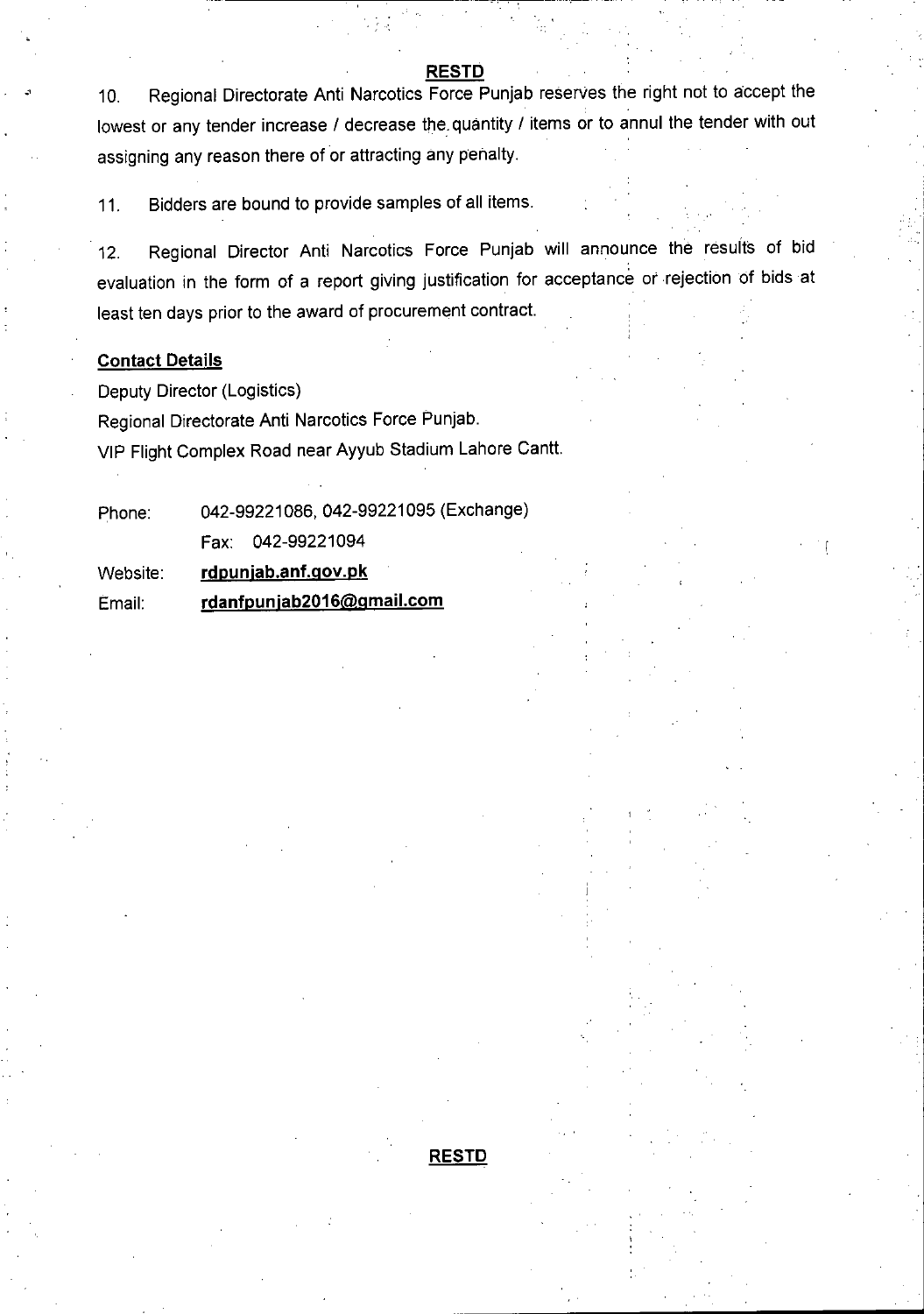# **Anx A**

### **LIST OF STY ITEMS FOR TENDER • FY 2022/2023 REQ BY RD ANF PUNJAB**

| Ser              | Items                                         | A/U         | Rate per item |
|------------------|-----------------------------------------------|-------------|---------------|
| $\mathbf{1}$ .   | Ball Point Blue, Black, Red Crystal / Picasso | <b>Pkts</b> |               |
| 2.               | <b>Binders Clips 1"</b>                       | Pkt         |               |
| 3.               | Binders Clips 1x 1/4                          | <b>Pkt</b>  |               |
| 4.               | Binders Clips 1 x 1/2,                        | <b>Pkt</b>  |               |
| 5.               | <b>Binders Clips 2"</b>                       | Pkt         |               |
| 6.               | <b>Box File</b>                               | <b>Nos</b>  |               |
| $\overline{7}$ . | Calculator Large Size (14 Digits)             | <b>Nos</b>  |               |
| 8.               | Calculator Medium Size (12 Digits)            | <b>Nos</b>  |               |
| 9.               | Carbon Paper KCR                              | <b>Pkts</b> |               |
| 10.              | <b>Colour Papers (Different Colours)</b>      | <b>Pkt</b>  |               |
| 11.              | CD (Rewritable)                               | <b>Nos</b>  |               |
| 12.              | CDs (Normal)                                  | <b>Nos</b>  |               |
| 13.              | <b>Dak Folders</b>                            | <b>Nos</b>  |               |
| 14.              | DO Paper 100 gms small                        | Ream        |               |
| 15.              | DO Paper 100 gms Large                        | Ream        |               |
| 16.              | DO Paper Double A (80 gms) Large              | Ream        |               |
| 17.              | DO Paper Double A (80 gms) Small              | Ream        |               |
| 18.              | $\lambda$<br>Dust Bin                         | <b>Nos</b>  |               |
| 19.              | <b>Engagement Diaries</b>                     | <b>Nos</b>  |               |
| 20.              | Envelops DO White 12 x 15                     | <b>Nos</b>  |               |
| 21.              | Envelops DO White 4 x 9                       | <b>Nos</b>  |               |
| 22.              | Envelops DO White 5 x 11                      | <b>Nos</b>  |               |
| 23.              | Envelops Khaki 9 x 4                          | <b>Nos</b>  |               |
| 24.              | Envelops Khaki 12 x 15                        | <b>Nos</b>  |               |
| 25.              | Envelops Khaki 5 x 11                         | <b>Nos</b>  |               |
| 26.              | Envelops Khaki A-4                            | <b>Nos</b>  |               |
| 27.              | Envelops khaki Cloth 12 x 15                  | <b>Nos</b>  |               |
| 28.              | Envelops khaki Cloth A-4                      | <b>Nos</b>  |               |
| 29.              | Envelops White Cloth 15 x 18                  | <b>Nos</b>  |               |
| 30.              | Fax Role 30 Meters                            | <b>Nos</b>  |               |
| 31.              | <b>File Binder</b>                            | <b>Nos</b>  |               |
| 32.              | <b>File Clips</b>                             | <b>Pkts</b> |               |
| 33.              | <b>File Cover Normal</b>                      | <b>Nos</b>  |               |
| 34.              | File Flapper (Ragsin)                         | <b>Nos</b>  |               |
| 35.              | File Tray (Plastic)                           | <b>Nos</b>  |               |
| 36.              | Foot Steel                                    | <b>Nos</b>  |               |
| 37.              | Four Flapper                                  | <b>Nos</b>  |               |
| 38.              | Glazed File Cover A-4, Legal                  | <b>Nos</b>  |               |
| 39.              | Gum (Large Bottle) 20 OZ                      | <b>Btls</b> |               |
| 40.              | Gum Stick Small, Medium, Large                | <b>Nos</b>  |               |

**RESTD**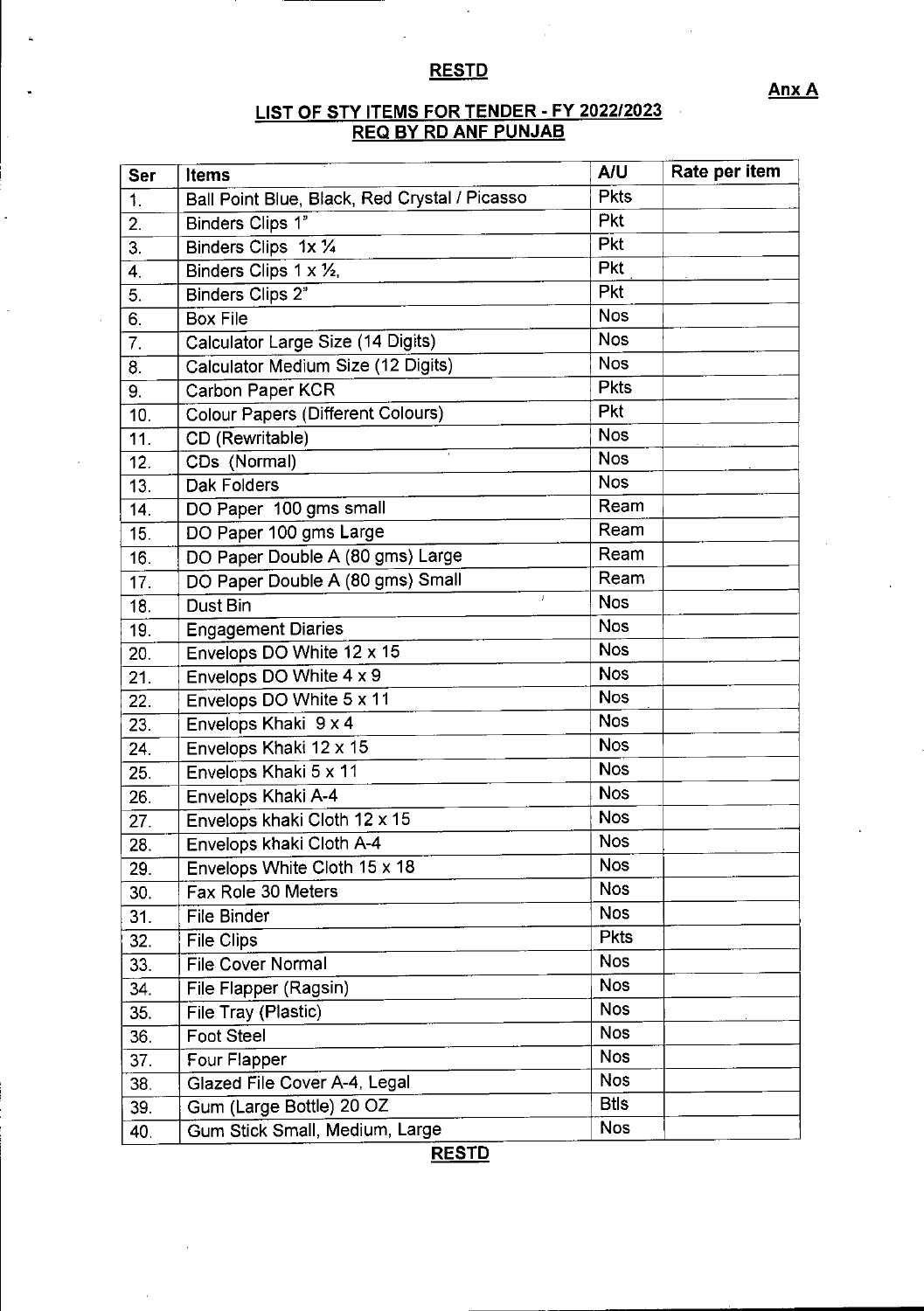| Ser | <b>Items</b>                          | A/U         | Rate per item |
|-----|---------------------------------------|-------------|---------------|
| 41. | High Lighter<br><b>Report Follows</b> | <b>Nos</b>  |               |
| 42. | Ink Blue                              | <b>Btl</b>  |               |
| 43. | Ink Remover                           | <b>Nos</b>  |               |
| 44. | Khaki Sheet                           | <b>Nos</b>  |               |
| 45. | Lead Pencil Gold Fish                 | <b>Pkts</b> |               |
| 46. | <b>Marker Permanent</b>               | <b>Nos</b>  |               |
| 47. | Noting Pad Large and Small            | <b>Nos</b>  |               |
| 48. | Noting Pads (Printed on DO Paper)     | <b>Nos</b>  |               |
| 49. | Office Table Set (Lether)             | Set         |               |
| 50. | Office Table Set (Plastic)            | Set         |               |
| 51. | Packing Tape 1 1/2"                   | Role        |               |
| 52. | Packing Tape 2"                       | Role        |               |
| 53. | <b>Paper Clips</b>                    | <b>Pkts</b> |               |
| 54. | Paper Cutter Blade                    | <b>Pkt</b>  |               |
| 55. | Paper Cutter good quality             | <b>Nos</b>  |               |
| 56. | Paper Pins                            | <b>Pkts</b> |               |
| 57. | Paper Weight                          | <b>Nos</b>  |               |
| 58. | Pen                                   | <b>Nos</b>  |               |
| 59. | Pen Holder                            | <b>Nos</b>  |               |
| 60. | <b>Pental Set</b>                     | Set         |               |
| 61. | Pin Cushion                           | <b>Nos</b>  |               |
| 62. | <b>Plastic Files</b>                  | <b>Nos</b>  |               |
| 63. | Pokar                                 | <b>Nos</b>  |               |
| 64. | Post it Pad 2x3                       | <b>Nos</b>  |               |
| 65. | Post it Pad 3x3                       | <b>Nos</b>  | à.            |
| 66. | Post it Pad 3x5                       | <b>Nos</b>  |               |
| 67. | Punch Machine (Large)                 | <b>Nos</b>  |               |
| 68. | Punch Machine (Small)                 | <b>Nos</b>  |               |
| 69. | Registers No 40                       | <b>Nos</b>  |               |
| 70. | Registers No 60                       | <b>Nos</b>  |               |
| 71. | Registers No 80                       | <b>Nos</b>  |               |
| 72. | Registers No 100                      | <b>Nos</b>  |               |
| 73. | Registers No 120                      | <b>Nos</b>  |               |
| 74. | Registers No 150                      | <b>Nos</b>  |               |
| 75. | Registers No 200                      | <b>Nos</b>  |               |
| 76. | Rubber Pelikan (Soft)                 | <b>Nos</b>  |               |
| 77. | Rubber Pelikan DG-50                  | <b>Nos</b>  |               |
| 78. | Scissor Small, Large                  | <b>Nos</b>  |               |
| 79. | Scotch Tape 1"                        | <b>Nos</b>  |               |
| 80. | Scotch Tape 1/2"                      | <b>Nos</b>  |               |
| 81. | Separator                             | <b>Nos</b>  |               |
| 82. | Sharpener                             | <b>Nos</b>  |               |
| 83. | Sharpener Machine Small               | <b>Nos</b>  |               |